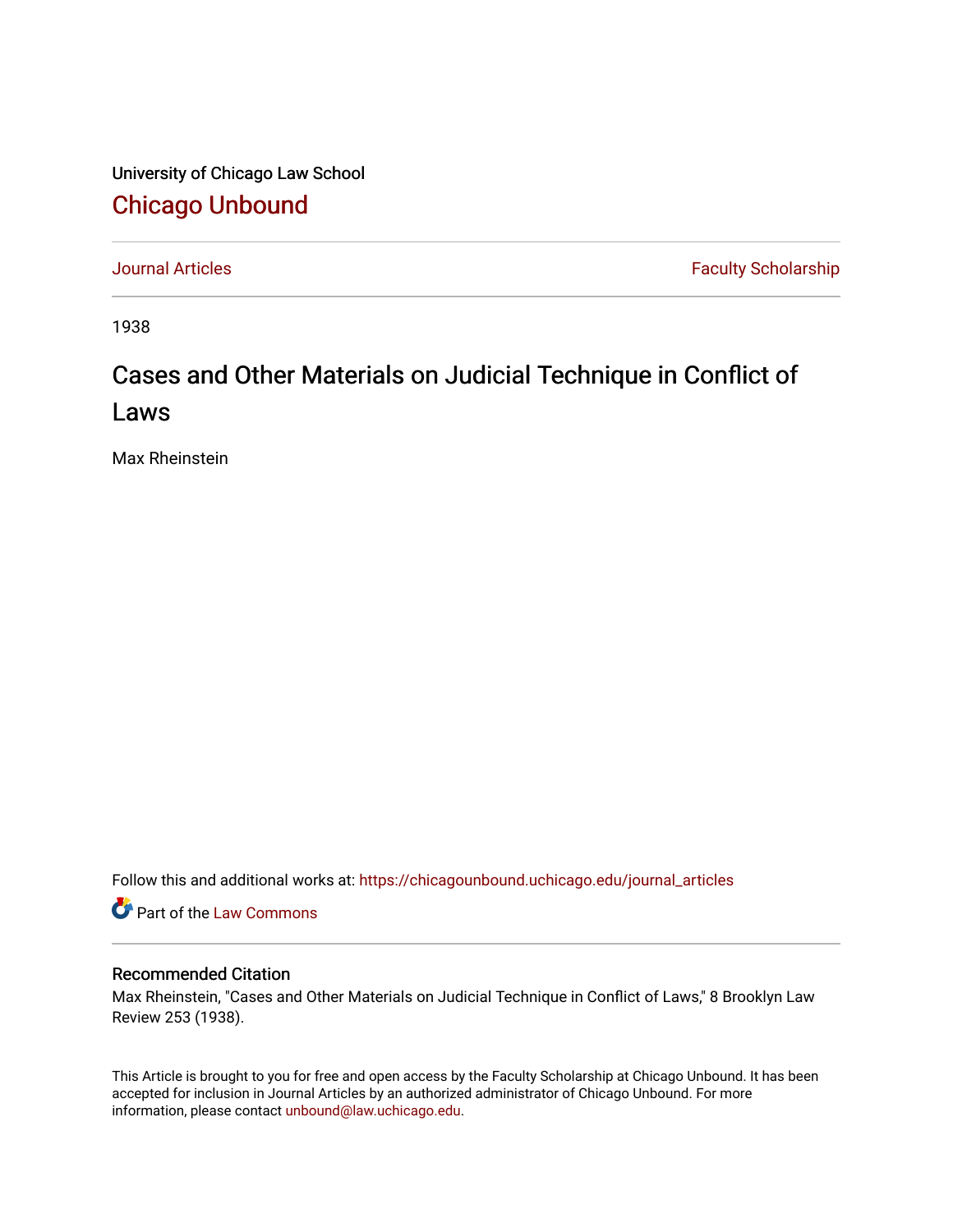## BOOK REVIEWS

**CASES** *AND* OTHER **MATERIALS ON JuDIaAL TECHNIqUE iN CONFzicr OF** LAws. By Fowler Vincent Harper and Charles W. Taintor If. Indianapolis: The Bobbs-Merrill Co. **1937. Pp.** xxix, **1189.**

Two new casebooks on conflict of laws have been published during the last few years.<sup>1</sup> With the new editions of Lorenzen, and with Beale's and Humble's books also in the field, the teacher of conflict of laws has his choice of five different casebooks. Is there still room for a sixth? The answer is in the affirmative if the sixth book is a work of such originality, scholarly achievement and didactical skill as Professors Harper and Taintor's *new Cases and Other Afaterials on Judicial Technique in Conflict of Laws.*

This book is a work of many novel features, among which the author's emphasis on the basic general problems of the field of conflict of lawg is the most imporant Part I, entitled "Foreign Elements in **Legal** Relations," consists exclusively of materials dealing with certain important aspects of conflict of laws in general. In the second division (Parts II-IV), materials are presented on conflict of laws situations in various branches of procedural and substantive law.

**.** What judicial technique one applies to conflict of laws problems depends, to a large extent, upon one's ideas about the social function of this field of law, and in particular, upon one's answer to the question of why the law requires courts at all to decide certain cases under the rules of some law other than that of their own state or country. The materials which Messrs. Harper and Taintor present on this basic problem are selected and arranged in such a way as **to** impress the student with the practical necessity of uniformity of decision irrespective of where a law suit may happen to be commenced. A law review artide by Mr. Goodrich is skillfully used as the cornerstone of this section on "Function and Policy of Conflict of Laws:' This article culminates in the statement that "both a sense of fairness and a consideration of general commercial convenience require that when a mat**ter** has been settled, in conformity with the law then and there controlling the actions of the parties, the settlement should not be disturbed because the point arises for litigation somewhere else. In instances involving personal reltaions, the appeal for uniform treatment becomes, emotionally, at least, even stronger." $2^{\frac{1}{2}}$  The student is thus impressed with the fact that the bases of the conflict of laws do not lie in any "logical" or mystical necessities or theories but in considerations of expediency and fairness. •

The authors do not open their book, however, with this statement, but with a chapter on "Postulates and Their Derivatives," in which they expose their readers to the motley theories which have been developed, not only in order to explain the strange phenomenon of domestic courts applying

<sup>&</sup>lt;sup>1</sup> CARNAHAN (1935); CHEATHAM, GOODRICH, AND DOWLING (1936).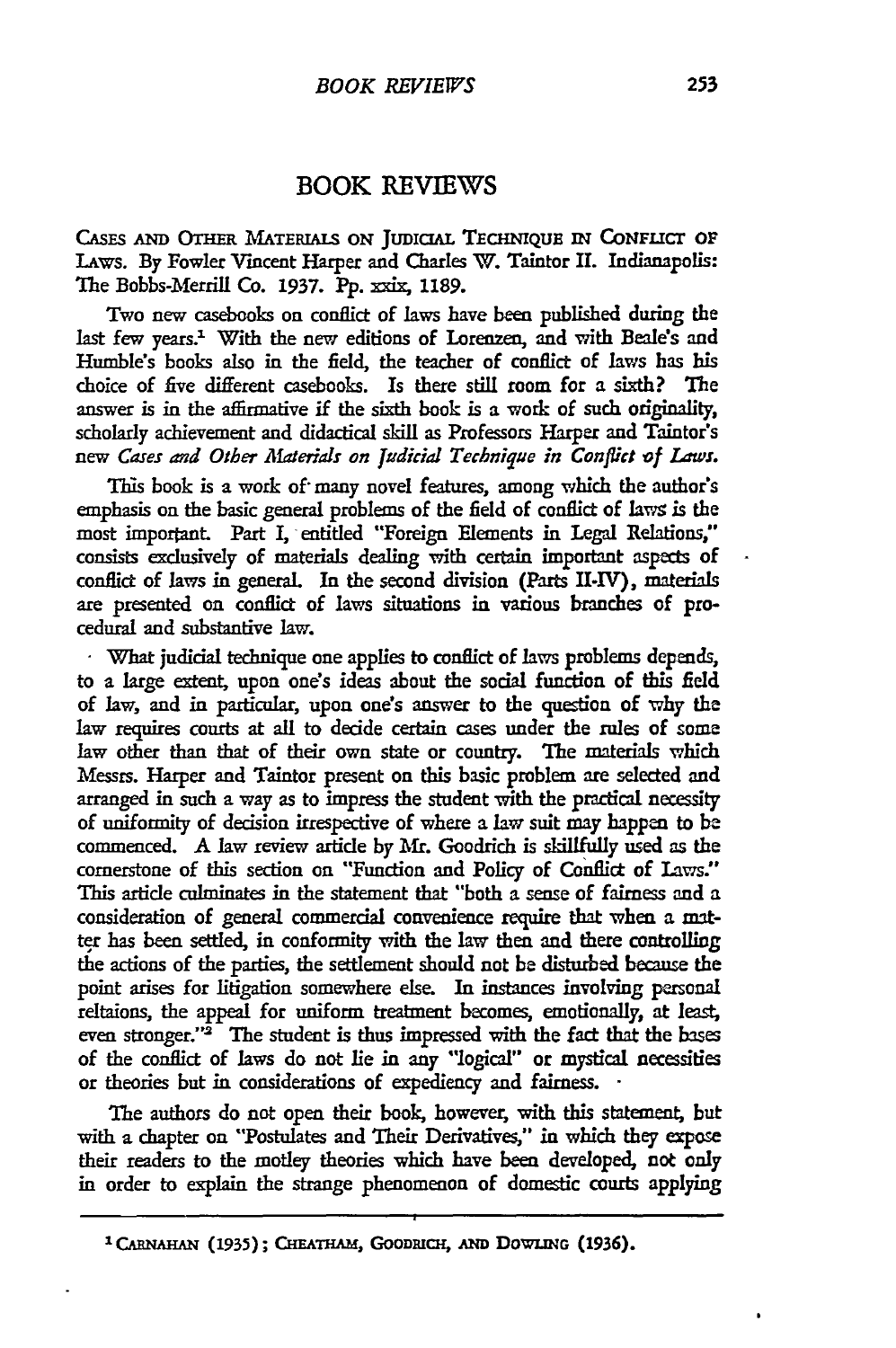foreign laws but also to guide the courts in their practical task. Students of conflict of laws must have some familiarity with these theories which, although they may not so much have guided the courts, have furnished them with the phrases in which to express, and sometimes behind which to hide, their actual considerations.

The scholars of what may be called the classical school of American conflict of laws have been blamed for attempting to reduce the conflict of laws to a small number of basic principles, such as territoriality and personality of laws, from which the solutions of special problems are thought to be derived. The *Restatement of Conflict of Laws,* in particular, which to a certain extent reflects this attitude, has been attacked by a vigorous opposition. The radical wing of this opposition group advocates that conflict of laws problems should be solved by a process of trial and error and patient search for that decision which does the greatest justice to the case at hand. Significant passages from an article of Professor Cavers,<sup>3</sup> one of the most eloquent advocates of the trial and error method, are reproduced in Messrs. Harper and Taintor's book.<sup>4</sup> They give equal expression, however, to Professor Goodrich's opinion that the very field of conflict of laws is one of those where stability and predictability of decision are of the utmost importance; of greater importance, perhaps, than complete individual equity.<sup>5</sup> The methodological approach recommended by the authors themselves in their "Note on Social Policies in the Conflict of Laws,"" appears as an attempt to reconcile the ideal of individual fairness and equity with that of predictability of decision, with some preference for individual equity.

The book's initial chapter on function and general method of the conflict of laws is followed by a long chapter (162 pages) on "Devices for Identifying Significant Foreign Elements (Points of Contact)." It is devoted to the presentation of those factual elements of human relations which are typically picked by courts and legislators as essential for connecting a factual human relation with the law of a particular state or country. Materials are presented on eight such "points of contact": nationality, domicil, place of contracting, place of performance, place of injury, place of doing business, location of persons and things, and, finally, the forum. An additional section deals with "accumulation of contact points." A teacher devoted to a purely inductive method of teaching may perhaps prefer to omit this chapter. It appears quite practicable, indeed, to discuss the various points of contact in connection with the decisions dealing with particular problems and to regard such concepts as domicil or situs as catch-words for a variety of different situations. The facts necessary, for instance, to connect an individual with a state for the purpose of determining the law governing

*<sup>2</sup> Public Policy in the Law of Conflicts* **(1931) 36** W. VA. **L. Q.** 156, 168, HARPRn *AND* TAiNroa 45, 47.

<sup>&</sup>lt;sup>3</sup> *A Critique of the Choice-of-Law Problem* (1933) 47 HARV. L. REV. 173, 192. 4P. *52.*

*<sup>5</sup>Public Policy in the Law of Conflicts* (1931) **36** W. VA. L. **Q.** *156,* **168,** HAIPER **AND TAMTOR** 45, **50.**

**<sup>6</sup> Pp.** 55-58.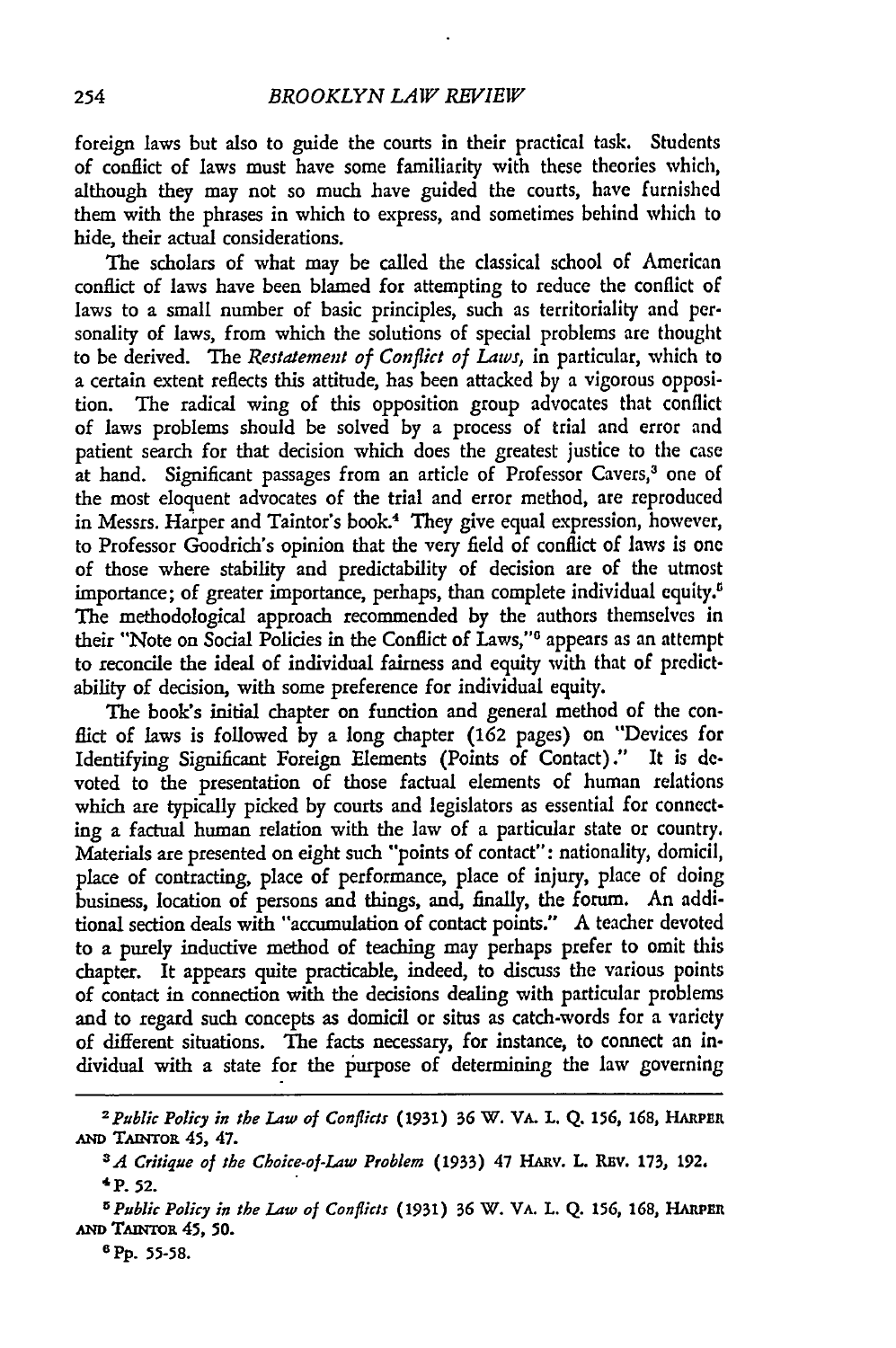succession to his estate are not the same as those necessary to connect an individual with a state for the purpose of determining venue in a damage suit, or the place where a person is entitled to vote or to receive poor relief. The indiscriminate application of the term domicil to such a variety of different situations has led to much confusion. Messrs. Harper and Taintor's materials are so chosen, however, that they can well be used as illustrations of the fallacious character of such uniform concepts, and also as a stimulating first survey of the entire field of conflict of laws.

The following (third) chapter, entitled "Basic Technical Difficulties," appears as the most debatable part of the book. It deals with two topics: qualification and renvoi. The latter topic has become a familiar object for law course treatment in recent years. A chapter of more **than** seventy pages on qualification, however, is an innovation in an American casebook on conflict of laws which needs justification. Messrs. Harper and Taintor seem inclined to believe that the silence so long observed about qualification by American courts and scholars is due to innocent ignorance. They apparently welcome the appearance of the word "qualification" in recent decisions<sup>7</sup> and the learned discussions of qualification which have recently appeared in English.<sup>8</sup>

The word "qualification" or "characterization" denotes, primarily, a basic element of legal thought in general, *viz.,* the subsumption of factual situations under legal concepts. If a court has to decide, for instance, whether some transaction is unenforceable under the Statute of Frauds, it has to "characterize" the facts, *i.e.,* to determine whether what the parties did or said constitutes a sale, or a contract to be performed within a year, etc. In different systems of law, the same set of facts may be characterized under different legal categories. That such different "qualifications" may result in obstacles to the achievement of intemational uniformity of decision was observed almost simultaneously, about the turn of the century. by Etienne Bartin in France and **by** Franz Kahn in Germany. Both scholars were concerned with the problem of whether the ideal end of conflict of laws, *tiz.,* international uniformity of decision, was ever attainable. Suggestions had been made for the adoption of uniform conflict of laws rules by all countries of the world. Working independently of each other, Bartin and Kahn pointed out that the adoption of such a plan would not lead to real uniformity of decision, because the terms used in the uniform choice-of-law rules would be interpreted differently in different countries.

Properly understood, this problem is merely one of legislative draftsmanship. It simply implies a warning addressed to draftsmen of intena. tional conventions and uniform statutes on conflict of laws to make sure that

**<sup>7</sup>**See University of Chicago v. Dater, **277** Mich. **658, 270 N.** W. **175, HAUER AmN** TAINTOR 248 (1936).

**<sup>8</sup>**Lorenzen, *The Theory of Qualifications and the Conflict of Laws* **(1920)** 20 CoL. L REv. 247, **HARPER AND TMNTOR 232;** Beckett, *Classification in Private Intemaioxal Law* (1934) 15 BRIT. Y. B. INT. LAW 46; CHESHIRE, PRIVATE INTERNATIONAL LAW (1935) 9 et *seq.; Falconbridge, Characterization in the Conflict of laws* **(1937) 53** L **Q.** REv. 235.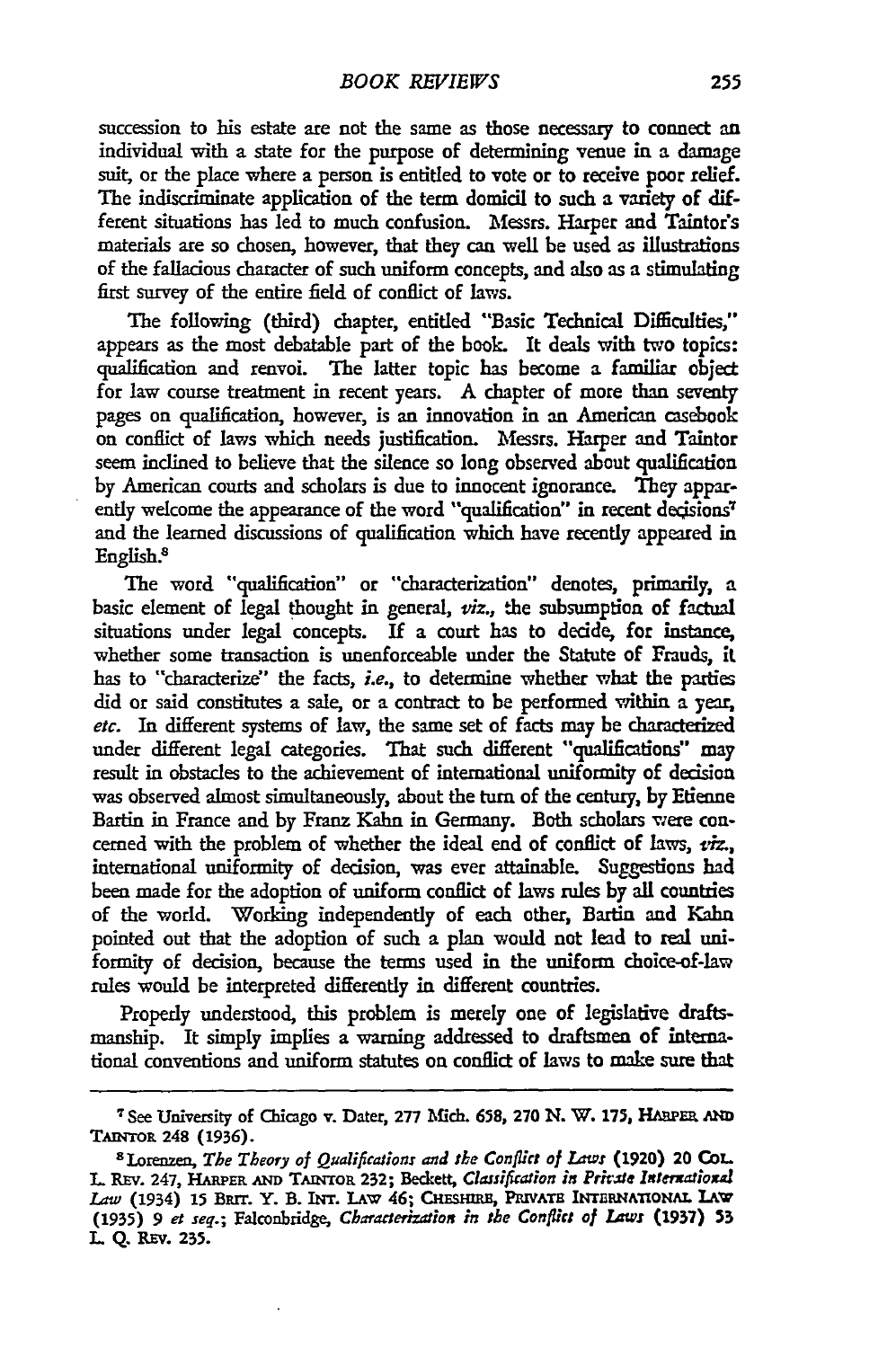their terms are understood in the same sense by the judges of all the countries concerned.

If the term *"question de qualification"* referred to no other problem, practising lawyers and judges would have little concern with it. The term has been applied, however, by Bartin and his successors, to a number of different problems, the clarification of which does not appear to be furthered by their being lumped together under one label. The authors of our casebook have followed the French lead and included in their chapter on qualification cases on every one of these different problems.

The first problem treated as one of qualification by the French theorists and their American followers may be illustrated by the case of *Boaz v. Swinney: X* was adopted by *Y,* a resident of Illinois. *Y* died. When *Z,* a brother of Y, died, X claimed a share in immovables left by *Z* in Kansas, alleging that under Kansas law an adopted child was entitled to represent his deceased adoptive father in the distribution of the estate of a brother of the adoptive father. *Z's* other heirs pleaded that under the Illinois Adoption Law the rights of inheritance given to an adopted child were restricted to inheritance from the adoptive parent. The Supreme Court of Kansas denied *X's* share in *Z's* immovable estate. Twenty years later, in 1929, this decision was overruled by the Kansas court in *In re Reimann's Estate*.<sup>10</sup> From this latter decision, the authors of our book quote the following sentence: "We think there is no such status as that of a partially adopted child any more than there is of a partially married spouse. A child is adopted or not; a woman is either married or not." This sentence is properly criticized by Messrs. Harper and Taintor. "Why," so they ask, "can not a woman be 'partially married'? Indeed, are there not many situations in which she is married for some purposes but not for others?"<sup>11</sup> But what has this case to do with "qualification," *i.e.,* with different conceptual subsumptions of a certain factual situation in two different legal systems? The authors seem to believe that the decisions of these cases depended upon different interpretations of the juristic category "status". Does adoption create a "status"? If **so,** its consequences must be governed by the law of the domicil; if not, the law of the domicil does not apply. This notion is based on the assumed existence of a choice of law rule that "status" is governed by the law of the domicil. But is there such a rule? The very problem of the case seems rather to arise from the fact that such a rule is formulated too broadly. The problem with which the Kansas court was faced in the two cases can be formulated as follows: "We do not have in our jurisdiction an established choice-of-law rule with respect to the inheritance rights of adopted children in immovables. There are two possible rules which we can establish, *viz.,*

"(1) the right of an adopted child to take land by inheritance is determined by the law of the domicil; and

**<sup>979</sup> Kan. 332, 99 Pac. 621, HARPER AND TAiNTOR 264 (1909). <sup>10</sup>124 Kam. 539, 262 Pac. 16 (1929). "P. 266,** n. **16.**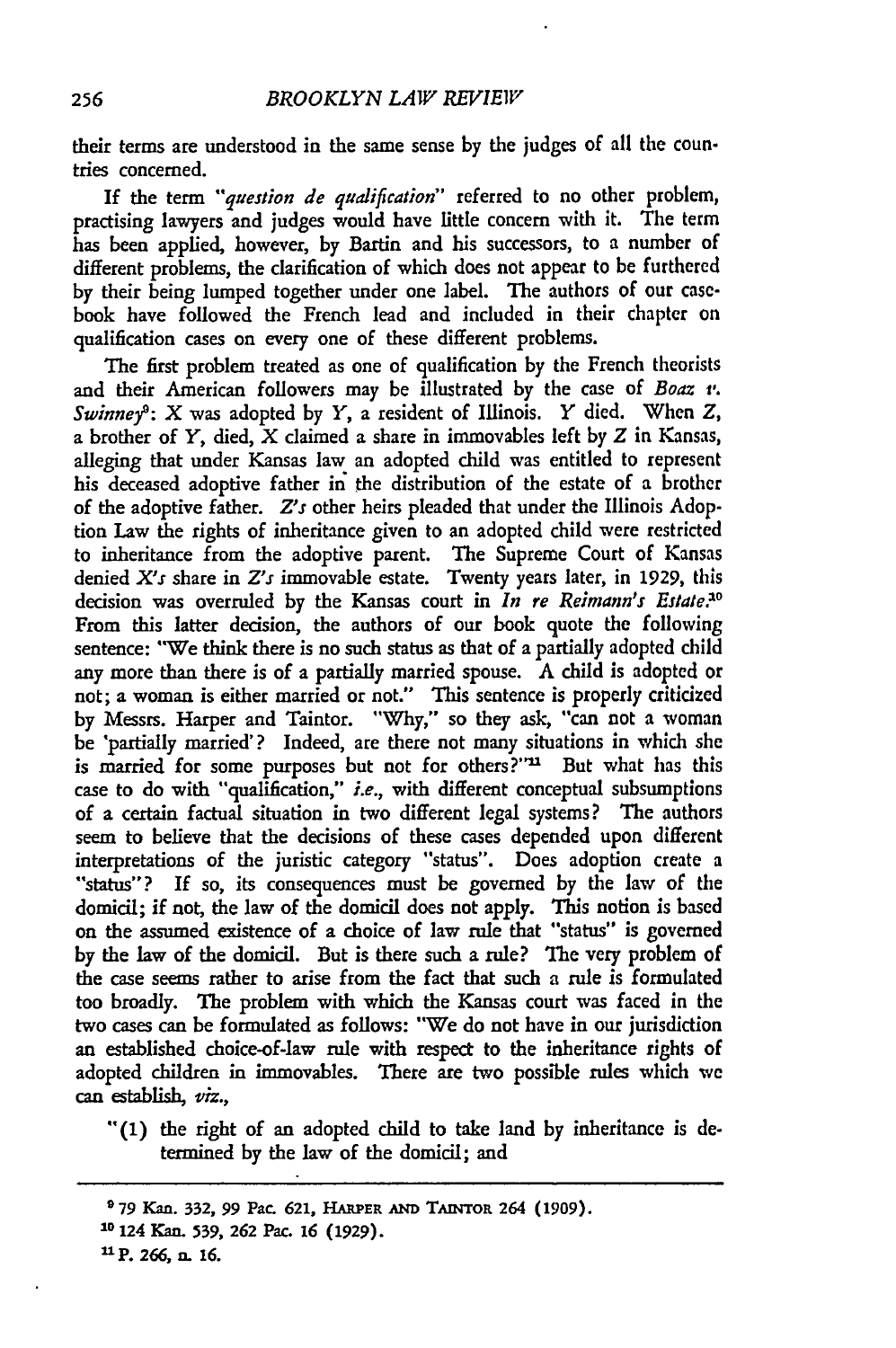**-(2)** the right of an adopted child to take land **by** inheritance is **de**termined **by** the law of the situs of the land."

*In Boaz v. Swinney,* the court adopted rule **(1) ;** in the later case of *In re Riemann's Estate* it overruled itself and adopted rule (2).

**Of** the same type is the problem of the well-known case of *Ogden v. Ogden.s* **"In** this case a Frenchman had married an Englishwoman in England. He did not have the consent of his parents as required by French law, although no such requirement was necessary **by** English law. On his application, a French court granted a decree of nullity. The Englishwoman thereafter married an Englishman in England who, after learning of the previous marriage, brought an action in an English court to have his marriage declared null. The English court decided (1) that English law **gov**erned the validity of the first marriage and that **by** English **law,** it was valid. $\ldots$ ."13

On this case, Messrs. Harper and Taintor comment as follows:

\*The court seemed to view the problem as one of a clash of conflict **of** laws **rual** of reference or choice of law; the French law referring the question **of** parens consent to the law of the nation, the English law to the place where the marage ceremony was performed. The court merely elected to follow its own conflict **of** laws rule rather than that of France. This is, however, a highly elliptical way of formulating the problem. A complete statement of the English conflict **of** Jams rule governing the validity **of** a marriage is that (a) matters of formality are governed by the place of celebration, (b) matters of essentials, including capacity, are governed by the law of the domicil. The rule is the same in France except that the law of the nation rather than the domicil governs capacity. France was both the nation and the **domicil** of the French spouse. It **was** also the atrimonial domicil because, under both English and French law, the wife takes the husband's domicil. Therefore, before the issue could be decided, it was necessary to determine the preliminary question whether the failure of the Frenchman to obtain his parents' consent pertained to "formality," under both French and English conflict **of** las rules, referable **to** the place of celebration; or whether it pertained to capacity, respectively referable to the state of the nation or domicil. Since France regarded the question as one of capacity, the English view that it was one of formality results in a lack of uniformity in solution although, were it not for the differect qualification of the question, the primary conflict **of** laws rules **of** the two **sW=** would not have so resulted. The failure, however, of the English d-cision to milt explicit the problem **of** qualification, tends to obscure the basic nature **of the** difficulty."<sup>14</sup>

One is tempted to ask which statement is "elliptical," that **by** the. court or that of **our** book? To drag in qualiflication seems to me to create **a** difficulty where none **existed** before. What had the English court to **decide?** No more and no less than what was the rule of English conflict of laws with respect to the influence of lack of parental consent upon the validity **of a** marriage. From the precedents, the court derived the following rule. The question of whether or not an official shall assist in a marriage without being assured of the consent of the parents of the parties, **and of how** the

<sup>1</sup> **[19o8** P. 46 **(C.** *A.).*

*<sup>&#</sup>x27;sP.* **292.**

<sup>14</sup> Pp. **292, 293.**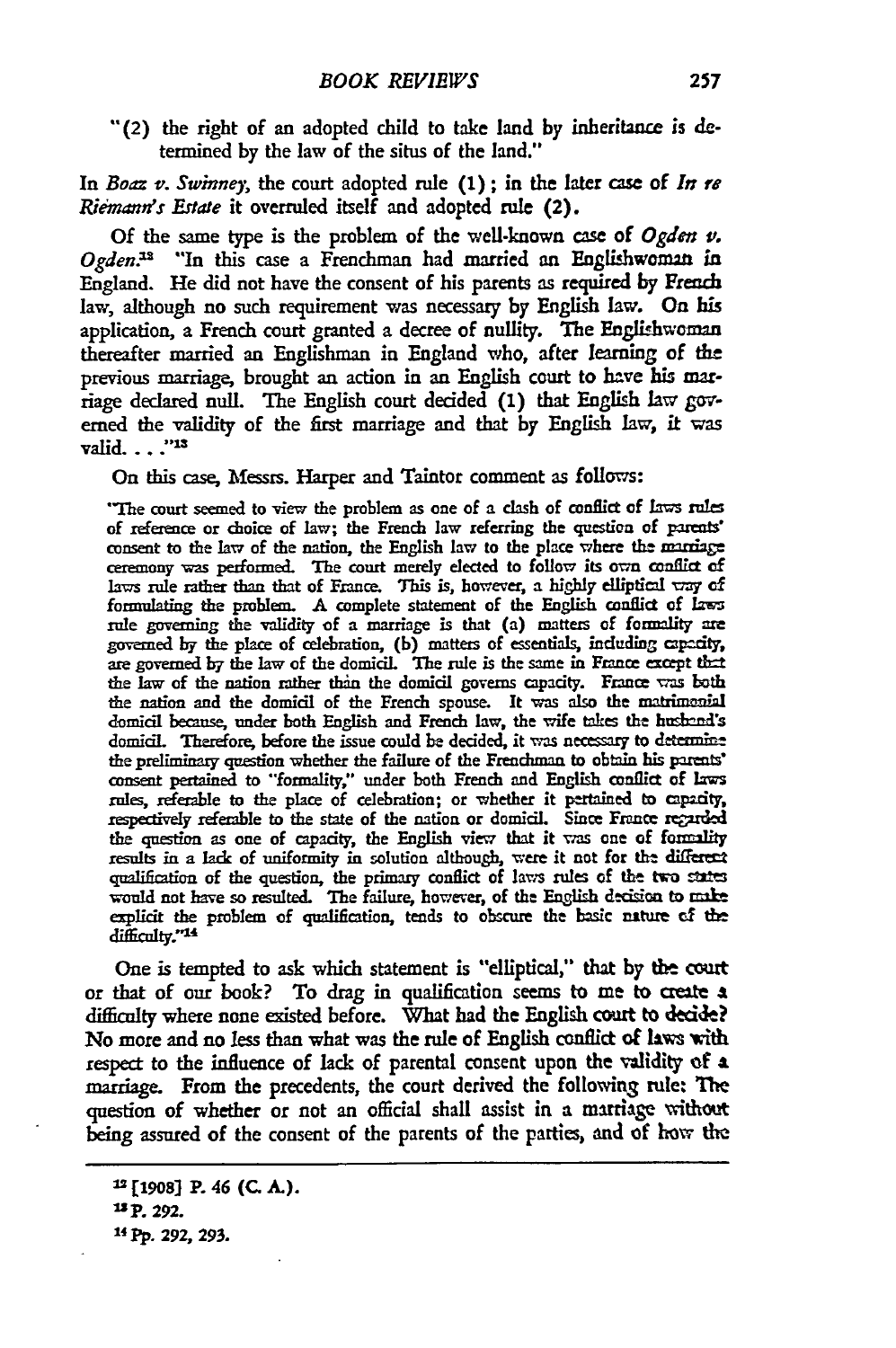validity of a marriage is affected by the lack of such consent, is determined by the law of the place where the marriage is celebrated. As soon as the court had found that this was the rule of English conflict of laws, the case was decided. The observation that the French conflict of laws rule was different was interesting for the English judge to note, but it could not influence his decision because English courts must follow the English rules of conflict of laws, and no others. The attempt to look to French and to English conflict of laws simultaneously can have no other effect than that of unnecessarily complicating the problem. Only for a law reformer bent on international uniformity of decision is it important to know that the rules of English and French conflict of laws lead to different results. He may consider how a reform of this undesirable situation might be brought about, perhaps, **by** suggesting an Anglo-French treaty. For an English judge, however, the French rule is irrelevant.

In all three cases, *Boaz v. Swinney, In re Riemann's Estate, and Ogden v. Ogden,* the court had simply either to find out what choice-of-law rule was already established at the forum or to establish for the forum a new choiceof-law rule for a new case. In this category belong, likewise, the following cases of Messrs. Harper and Taintor's chapter on qualification:

*Minor v. Cardwell:15* Shall the problem of whether or not execution can be levied upon a married woman's chattels **by** her husband's creditors be decided by the law of the situs of the chattel or by the law of the matrimonial domicil?

*Woodward v. Woodward*:<sup>16</sup> Shall the moment at which a guardian may be called to settle with his ward be determined **by** the law of the ward's domicil or **by** the law of the court under which the ward's estate is administered?

*St. Louis-San Francisco Railway v. Cox:17* Shall the problem of whether or not a party who has settled a personal injury daim **by** compromise should be allowed to sue for an annulment of the compromise and full compensation for his injuries without previously having tendered the money received under the compromise, be decided in accordance with the law of the forum or in accordance with the law of the place of the compromise?

*Precourt v. Driscoll:8* Shall the question of which party has the burden of proof of contributory negligence be determined **by** the law of the forum or **by** the law of the place of the accident?

*Sottomayor v. Barros:19* Shall the prohibited degrees and the effects of a marriage entered into within the prohibited degrees be determined by the *lex loci celebrationis* or **by** the *lex domiciii?*

The problem of every one of these cases was simply that of finding or

<sup>15</sup> 37 Mo. 350, HARPER AND TAINTOR 259 (1866). **1687 Tem.** 644, **11 S.** W. 892, **HARPER AND** TmArOR **267** (1889). **<sup>17</sup>171 Ak. 103, 283 S.** W. 31, HARPER **Am** TANTOR **272 (1926). 1885 N. . 280, 157 At. 525,** HARPER **AND TAWINOR 275 (1931). ' <sup>2</sup> 3 P. D. 1 (C A. 1877), HARPER AND TArNTOR 293.**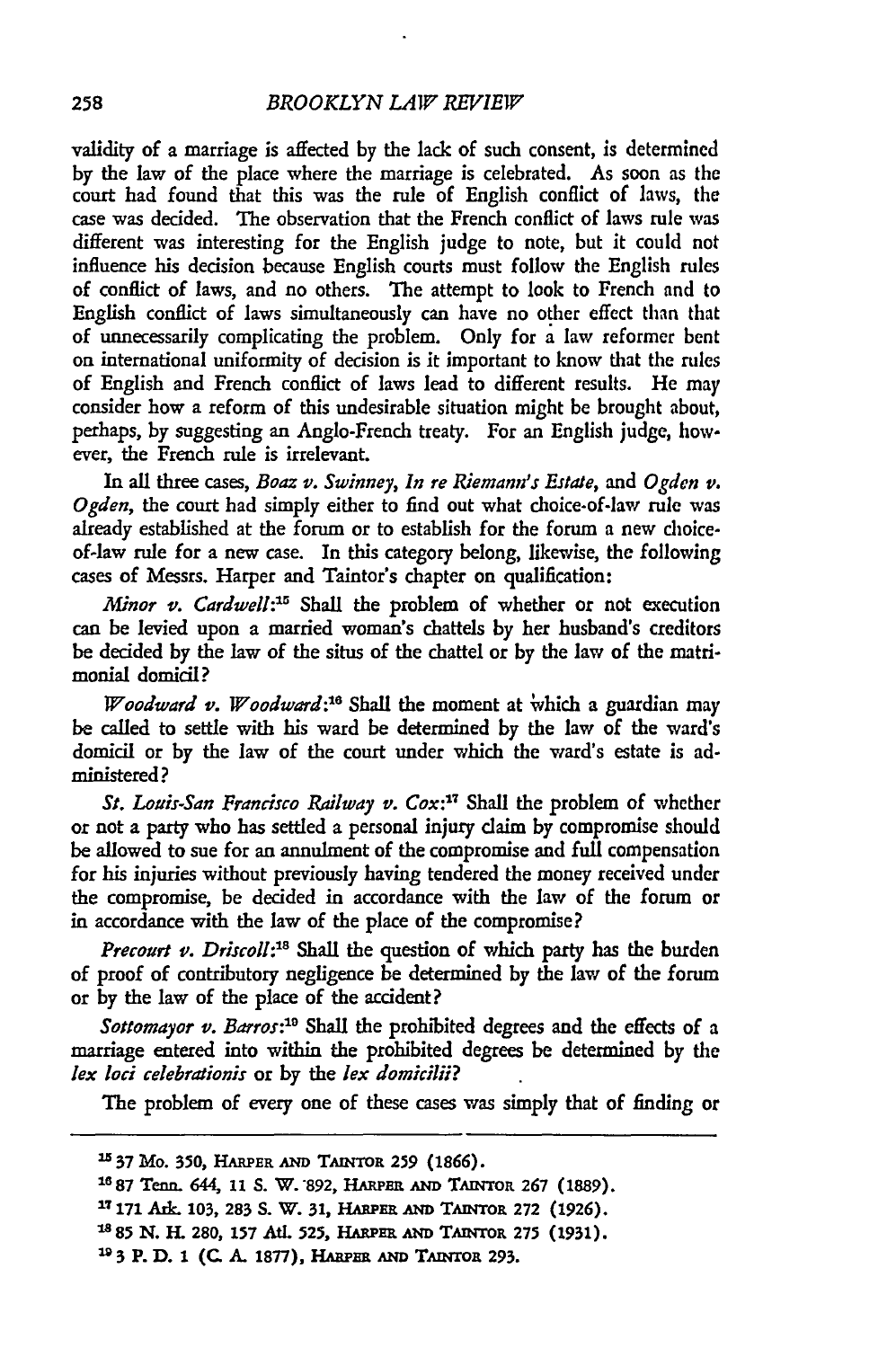establishing the proper choice-of-law rule of the forum. The appearance that they might have something to do with qualification is created solely **by** the fact that the terms in which the traditional choice-of-law **rule** is expressed are too broad and too vague.<sup>20</sup> In *Ogden v. Ogden*, for instance, the English choice-of-law rule was said to be that the formalities of a marriage ceremony were determined **by** the *lex loci celebrationis,* while the intrinsic validity of a marriage was governed **by** the *lex domicili.* If the choice-of-law rule is expressed in this form, the problem of the case appears, indeed, to be that of determining whether parental consent belongs to the formalities or to the intrinsic validity of a marriage.

Quite different is the problem which is presented **by** such cases as *Bethell v. Bethell*.<sup>21</sup> In that case a deed for land in Missouri was executed in Indiana between residents of Indiana. Litigation was started in Indiana as to whether or not certain covenants should be regarded as being implied in the deed. No such covenants would be implied in such **a** deed as that under consideration by the law of Indiana, while they would be implied in it under the law of Missouri. The Indiana court held **that,** while the law of Missouri alone could determine whether a deed for Missouri land was suffident to pass the title, the *lex loci* contractus determined what personal obligations arose out of the transaction. The case is simply an ilustration of the so-called *dipefage, i.e.,* of the phenomenon whereby **two** different aspects of a transaction may be governed **by** two different laws. It **seems** that it was pleaded to the court that under the conflict of laws rule of Missouri the question of what covenants were implied in a deed was govemed **by** the law of the situs of the land. **This** allegation **vas** properly disregarded **by** the Indiana court, which had to apply the choice-of-law rules of Indiana and not those of Missouri.

A third group of problems is presented **by** the cases of *Pleifer v.* Wright and *Wood & Selick v. Compagnie Générale Transallantique*.<sup>23</sup> In the Pfeifer case, the illegitimate daughter of a resident of Kansas sought to establish her right to a share in land left **by** her father in Oklahoma. **She** alleged **that,** under a statute of Kansas, she had obtained, through recognition **by** her father, the legal position of a legitimate child. *The* Oklahoma court found that the Oklahoma rules of conflict of laws were as follows:

- **(1)** rights of intestate succession to land are determined **by** the *lex situs;*
- (2) the question of whether **a** person is to be regarded a a legitimate child of another person is determined **by** the *lex domicifiL*

The court then proceeded to interpret the statute of Kansas in order to find

<sup>&</sup>lt;sup>20</sup> For further discussion of this problem see Rheinstein, *Comparative Law and Cox*flict of Laws in Germany (1935) 2 U. OF CHL L. REV. 232, 265, HARPER AND TARYTOR **225, 229.**

**<sup>=54</sup>** Inc 428, HARPER **AND TAnroR 260 (1876).**

**<sup>-</sup>** 34 F. **(2d) 690 (N. D. Okla. 1929),** HARPEa **AN TAntroI 266, 732.**

**<sup>343</sup>** F. **(2d)** 941 **(C. C. A. 2d, 1930),** HARER **AND** TAwnro. **282.**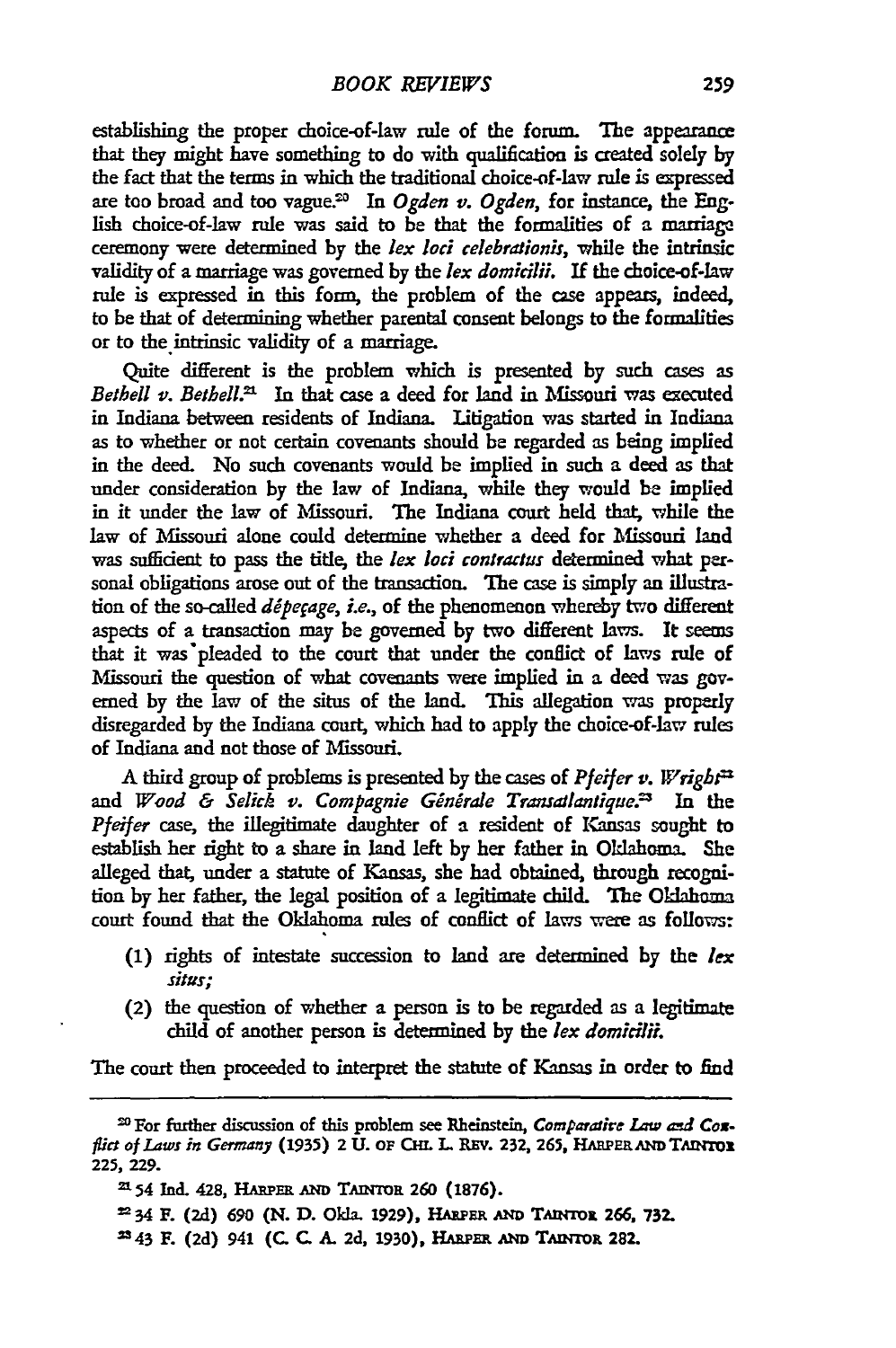out whether or not, under Kansas law, the plaintiff was to be regarded as a legitimate child of the decedent.

In the shipping case, the French Statute of Limitations was pleaded in a New York court against a claim which would not have been barred **by** the Statute of Limitations of New York. The court, again, began **by** examining the conflict of laws rules of New York which it found to be as follows:

- **(1)** the question of whether or not a contractual claim is terminated by lapse of time is determined **by** the lex loci contraclus;
- **(2)** the question of whether or not enforcement of a still existing contractual claim is barred by lapse of time is determined **by** the *lex Jori.*

Thereupon the court proceeded to interpret the French statute in order to find out whether, under its terms, the lapse of time had resulted in the termination of the claim or only in a bar to its judicial enforcement.

In none of these cases does the decision depend on a different "qualification" of the facts under two different laws. They are simply concerned with the interpretation of a foreign statute referred to by the conflict of laws rules of the forum.

There remains a final group of cases which may be illustrated by *Harral v. Harral.24* An American died in France where he had lived for several years prior to his death. Litigation as to his inheritance arose in New Jersey. The court found that the New Jersey rule of conflict of laws was that inheritance as to movables was determined by the law of the domicil. Before answering the question of whether the decedent was domiciled in France or in New Jersey, the court found it necessary to answer the preliminary question as to whether domicil should be determined by the criteria of the law of the forum (New Jersey) or of the law of the country in which the decedent could hypothetically be domiciled (France). An exactly analogous problem arose in the English case of *In re Annesley*.<sup>25</sup> To ask such a question is legitimate. Each court has, of course, to apply no other conflict of laws rules than those of its own country or state. It is quite possible, however, that the conflict of laws rule of the forum contains some blanket concepts to be filled in by provisions of some foreign law. Almost all countries of the European continent and some Latin-American countries have, for instance, the choice-of-law rule that a person's capacity to enter upon legal transactions is determined **by** the law of the country of which that person is a national. If a German court, in applying this rule, has to determine whether a person is or is not a French national, it does not decide this question under the criteria of the German law of nationality but of the French law on this subject. The determination of whether or not a person is a national of a particular country is left to the law of that country and is not assumed by the law of the forum. When an American court is faced with

**<sup>24</sup> 39 N. J. Eq. 279 (1884),** aff'g *37* **N. J. Eq. 458 (1883), HARPER AND** TAsNToa **244.**

<sup>2</sup> **[1926J 1 Ch. 692, HARPER AND TAiNTOR 237.**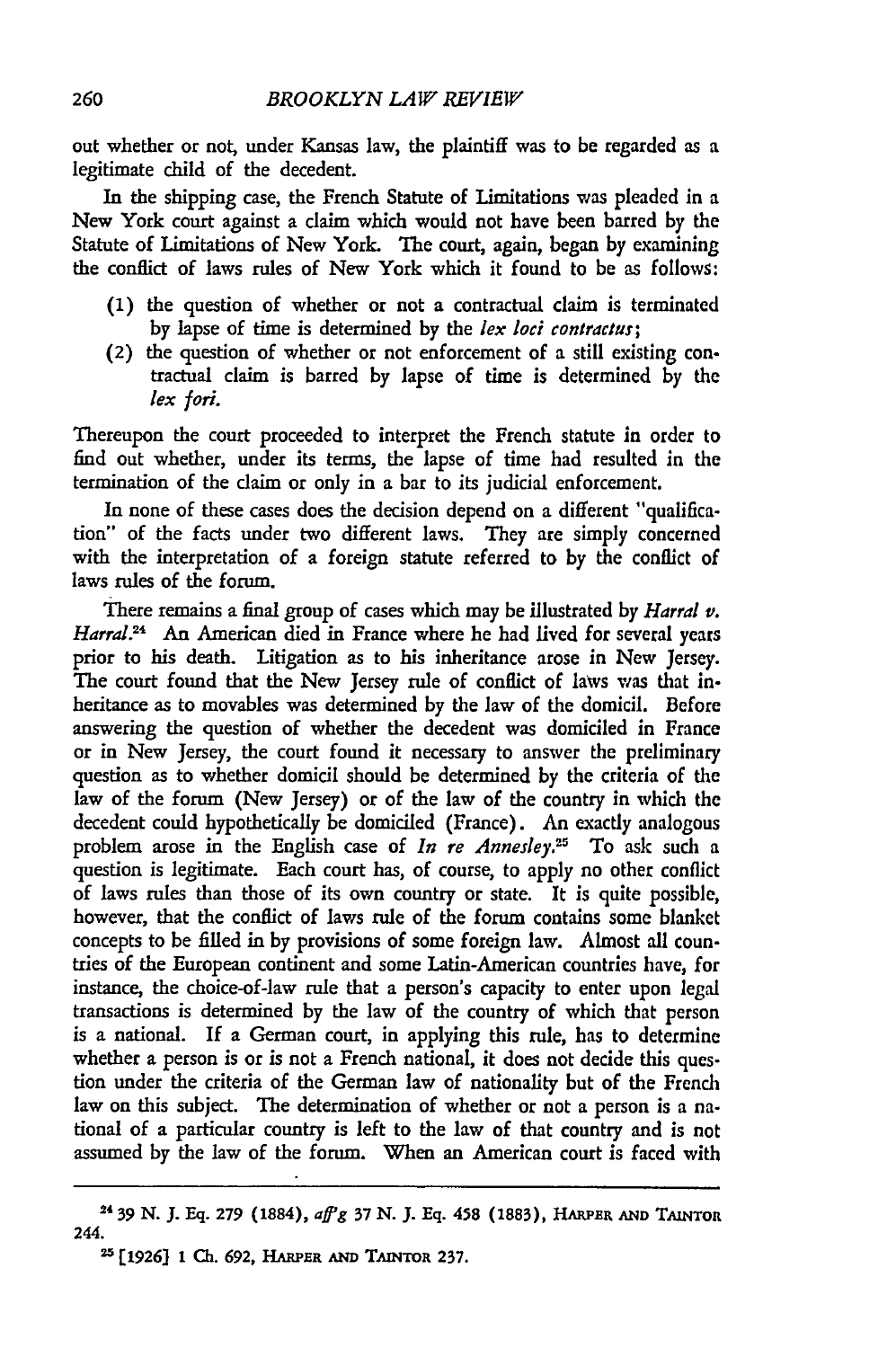the question of whether or not a certain person is a British national, it looks to the British Nationality Act, not to the United States nationality laws. This rule is accepted everywhere.

Shall a person's domicil be determined in the same way? Shall an American court, for instance, in applying the American choice-of-law rule that succession to movables is governed **by** the law of the decedent's domicil, consult the American concept of domicil in order to find out whether or not a decedent was domiciled in Italy, or shall it apply the Italian notion of domidil? This question can be answered only **by** considerations of legal policy. We have to ask why the rule of American conflict of laws refers the determination of rights of succession to a person's movables to the law of that person's domicil. Is it because we in America think that the country where the decedent is thought to have had his last home, has the closest connection with the problem, or because *we* grant the power to determine those rights to that sovereign who claims that person as domiciled in his territory? If stated in this way, the problem requires extensive research in legal history and policy. The answer usually accepted in the United States is that the domicil of a person must be determined **by** the American notions of domicil and not **by** the notion of some foreign country which may be essentially different from ours. Similar considerations lead to similar results with respect **to** other concepts used in **our** conflict of laws rules. But there are exceptions; American conflict of laws rules are different in many respects for movables and immovables. Succession to movables, for instance, is determined by the law of the decedent's domicil, while succession to immovables is governed **by** the law of the situs. Which law determines whether a certain object is movable or immovable, the law of the forum or the law of the physical location of the thing in question? The usually accepted answer leaves the determination to the law of the physical location of the thing. Why? Because the sovereign of that place has the actual power over the thing. **If** we classify ("qualify") it as movable while he calls it immovable, our rule that it should pass to the person determined **by** the law of the decedents domicil is no more than a pious wish.

This problem of whether certain concepts of the conflict of laws rules of the forum should be detemined **by** the notions of the law of the forum or **by** a foreign law may, if one wishes, **be** called a problem of "qualification."

**Why** then, we may ask, after this long discussion, does qualification occupy such a large place in French doctrine of conflict of laws? It can probably be explained **by** the great concern felt **by** the French scholars for the ideal end of the conflict of laws, *i.e.,* international uniformity of decision. Differences in the meaning of apparently identical legal terms and concepts are indeed an obstacle to the achievement of that end. **The** doctrines brought together under the label *"questions de qualification"* are ingenious attempts to overcome this obstacle. Such attempts are futile, however, as long as different countries have different choice-of-law rules; and choice-of-law rules of different countries will be different as long as ideals about the community interest and distribution of power between various social groups are different in different parts of the world. Like all law,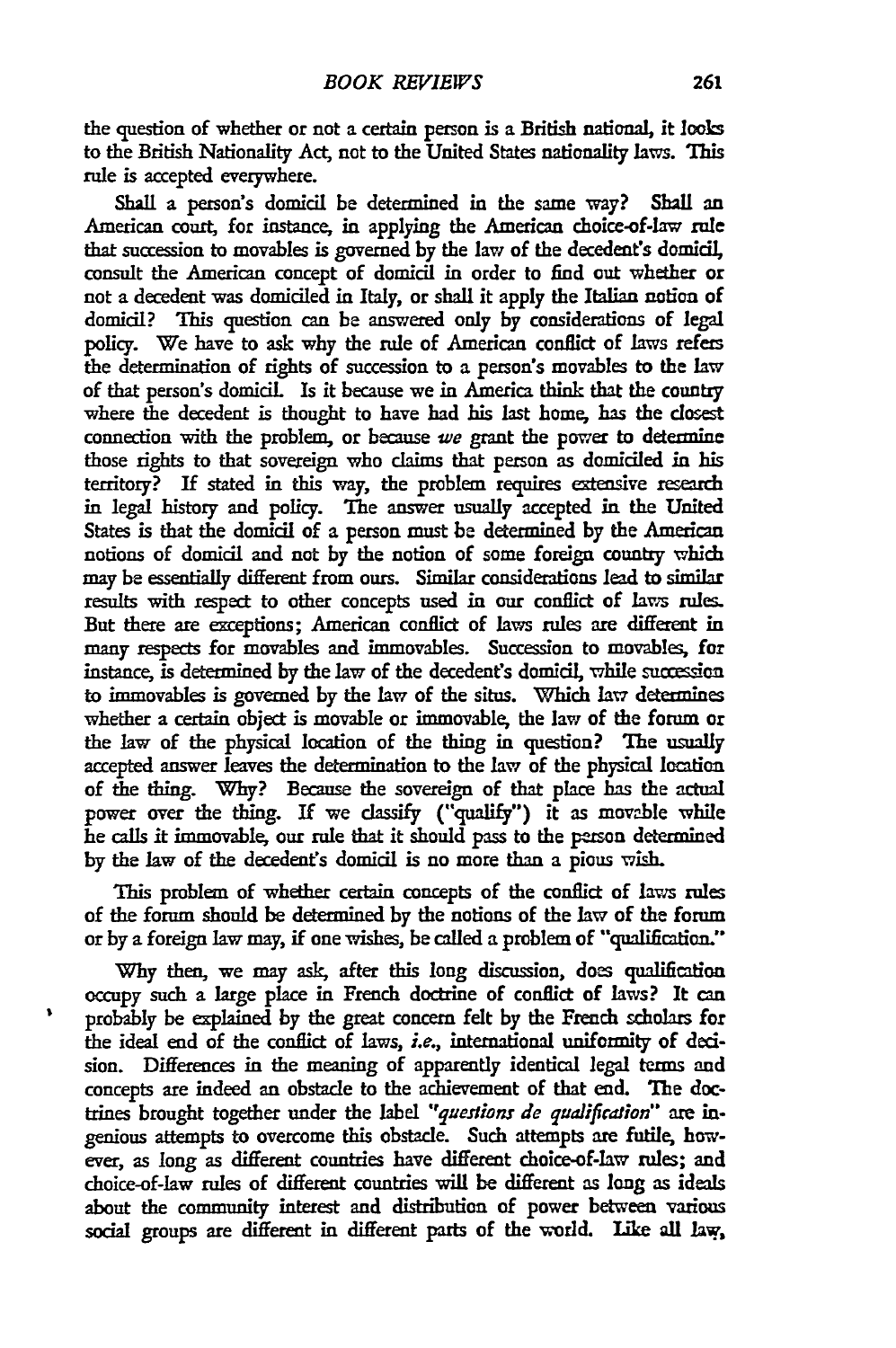conflict of laws rules are expressions of political power and of social ideals. Such differences cannot be ironed out by learned doctrines.

Two contradictory ideals permeate the entire field of conflict of laws: the ideal of international uniformity of decision, and each country's desire to protect that system of society which it has adopted for itself. "Public policy" counteracts, to a large extent, the application of a foreign law, whose application might be demanded by the ideal uniformity of decision. The French scholars have long regarded public policy as the devil of the conflict of laws who ought to be fought by all right-minded people. The result of this attitude is that the French courts themselves have refused to follow the French professors, although, generally, French courts are inclined to look for guidance to learned treatises and artides. In the field of conflict of laws, the French courts have stubbornly refused to follow certain teachings of the theoreticians. Although resort to public policy is detested by the professors, the courts are unwilling to apply a rule of foreign law when they feel that decision according to French law would be more to the French public interest.

The absence in Messrs. Harper and Taintor's book of any chapter on public policy, which might appear surprising in a work in which the general problems of the conflict of laws are so strongly emphasized, can probably be explained by the dislike of the French theorists for public policy.

I have dwelt on this topic so extensively because I believe that a book of the excellent qualities of Messrs. Harper and Taintor's work will be influential; that more discussion is desirable, however, before qualification is admitted to an established place in American conflict of laws.

On the much discussed problem of renvoi, Messrs. Harper and Taintor present a more extensive collection of materials than any other American book. Not only are the American and English cases reproduced, but also the leading French cases and the writings of their critics. While the Court of Cassation and the majority of the lower French courts have applied the renvoi since the famous *Forgo* case of 1882,<sup>26</sup> it is rejected by theorists **and** by a minority of lower courts. The considerations of legal policy which underlie the highly conceptual French discussion might perhaps become more conspicuous if the authors had reproduced not only the final decision of the *Forgo* case but also its earlier stages, especially the pleadings of the Attorney-General.<sup>27</sup>

In this and other respects Messrs. Harper and Taintor have undertaken to utilize for American conflict of laws the wealth of ideas of the French theorists. This is a great achievement which may exert a considerable influence on future developments. Perhaps, it may also induce others to pay attention to the vigorous German school of conflict of laws, which pays greater attention to political realities than that of France and seems, therefore, to be nearer in spirit to American law.

By its very nature, Conflict of Laws, or, as it is called in Civil Law

Sirey **1882.1.393,** Clunet 1882.64, **HARPER AND TMrOR 296. '** Sirey, *loc. cit. supra* note **26.**